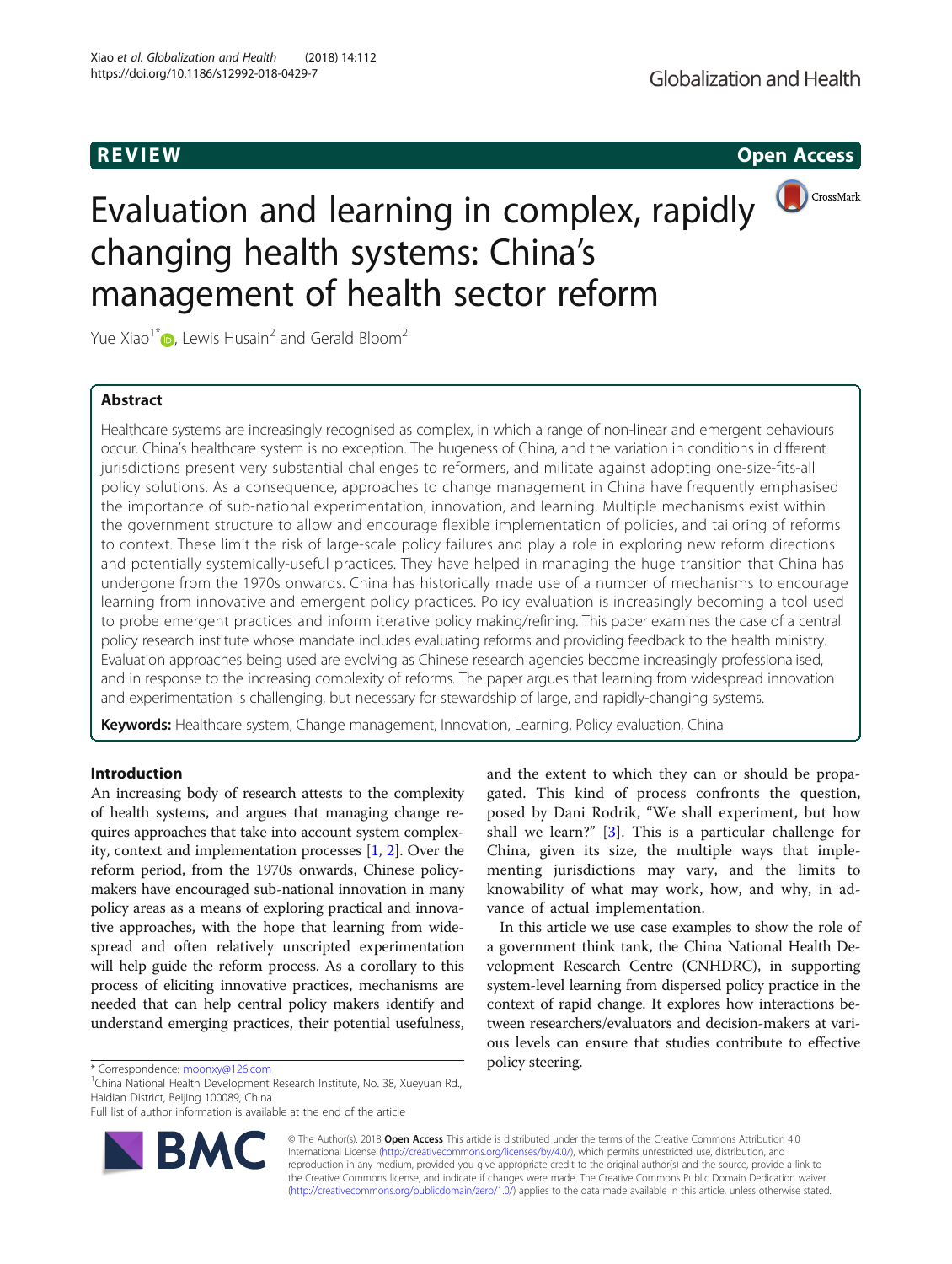# Evaluating health policy implementation and innovation in China

# Health policy implementation and innovation

Sustained adaptation since the beginning of marketoriented reforms in the late 1970s has transformed China from a poor, predominantly rural, country into an increasingly urban society, with a larger and more diverse economy, higher incomes and improved nutrition, health and welfare indicators [\[4](#page-9-0)]. China's government system combines central government leadership with highly localised policy implementation and management of reforms [\[5](#page-9-0)]. While policy implementation in China has been studied for many years, the study of policy experimentation and innovation has recently received increasing prominence as a possible explanation of China's ability to manage large-scale system adaptation over time and improve population welfare [[6,](#page-9-0) [7\]](#page-9-0).

China's government system spans many levels, from central government and line ministries (including agencies responsible for health) through provinces, cities, counties, towns/townships and villages. Cities and counties have a very important role, despite their relatively low position within the government system, and many decisions are decentralised to these levels, including much day-to-day planning and management of health and welfare systems [[8\]](#page-9-0). In many respects, this is simply a reflection of the challenges of managing a vast system: China has almost 3000 counties, and a large number of cities, which vary a great deal.

Decision makers have made a lot of use of experimentation and innovation in the management of reforms, including in the health system. This article uses a vocabulary of 'reform' to underline the institutional nature of processes underway – reforms to the health system require adjusting the roles and behaviours of a wide range of institutional and individual actors to advance towards hoped-for outcomes, such as a better functioning health or welfare system in a context of a rapidly changing context [\[9](#page-9-0), [10](#page-9-0)]. Relatively controlled experiments may be combined with use of 'open' policy frameworks by central/provincial government in multiple rounds of change to foster adaptation, learning by doing, and innovation [\[11\]](#page-9-0). Faced with the pressing need to reform and adapt, this approach has the potential to reduce the risk of large-scale policy failure.

'Experimentalism' has roots in China's early twentieth century experience, but has been commonly used since the beginning of market-oriented reforms in the 1970s [\[12\]](#page-9-0). It is hoped that experimentation and the fostering of innovation can engage the initiative of sub-national governments and departments in widespread problem-solving, although a degree of implementation failure and deviation is an inevitable side-effect [\[13](#page-9-0)]. In the health sector, the Chinese government has frequently adopted an approach of "experiment, experience and expand" (3E) to allow local governments discretion in policy adaptation, reform design and innovation [[14](#page-9-0), [15\]](#page-9-0) and legitimise and encourage local initiative within certain, often loosely-set, parameters [[11](#page-9-0)].

The Chinese policy community employs an identifiable discourse of innovation, which characterises innovation as the use of new approaches to disrupt existing states, systems or patterns of behaviour to create new, emergent patterns and rules that can "sustain public welfare and properly motivate key stakeholders" [[16\]](#page-9-0). This discourse also helps define the appropriate roles of central and local governments, in which central government defines the principles and foci of reforms, and local govern-ments act as hands-on experimenters/innovators [\[12](#page-9-0)], and enables signalling of emergent and potentially useful practices [[5\]](#page-9-0).

# Evaluation as a decision-supporting tool in health system reform

Much has been achieved in reforming the Chinese health system, but much remains to be done. A recent report by the World Bank, WHO and the Government of China argues that more robust and systematic mechanisms are required for gathering information and learning to inform ongoing reforms [[17](#page-9-0)]. The 'open' nature of many reform processes, the high degree of discretion given to local actors and the great range of starting points and possible dynamics in implementing jurisdictions, create challenges for the central government not just in understanding implementation successes/failures but, more profoundly, in understanding and learning from new/emergent institutions and practices that arise through this kind of semi-structured reform process. Learning from emergent practices becomes an important probe of how reforms are progressing. Use of a label, such as 'innovation', is part of a signalling process of identifying emergent practices that may have value at a system level.

This great variation in emergent practices creates a need for mechanisms that can help policy makers identify and understand them and assess whether they can or should be promoted or propagated. There is a need to screen good practices from a range of emergent policy practices [[18](#page-9-0)], uncovering 'positive deviants' (better than average practices in any given cohort) [\[5\]](#page-9-0), and assess the extent to which specific practices or innovations are likely to be of relevance, or reproducible, in other jurisdictions and therefore worth propagating – a question of external validity [\[3](#page-9-0), [19](#page-9-0)]. As Wagstaff et al. observed in the context of China's rural health insurance programme, "the policy of 'letting a thousand flowers bloom' … has much to commend it in terms of encouraging innovation, but it makes pinpointing the secrets of success very hard" [[20](#page-9-0)].

The Chinese government has historically employed a number of practices and 'informational infrastructures' [[21](#page-9-0)] to promote intra-systemic learning, including research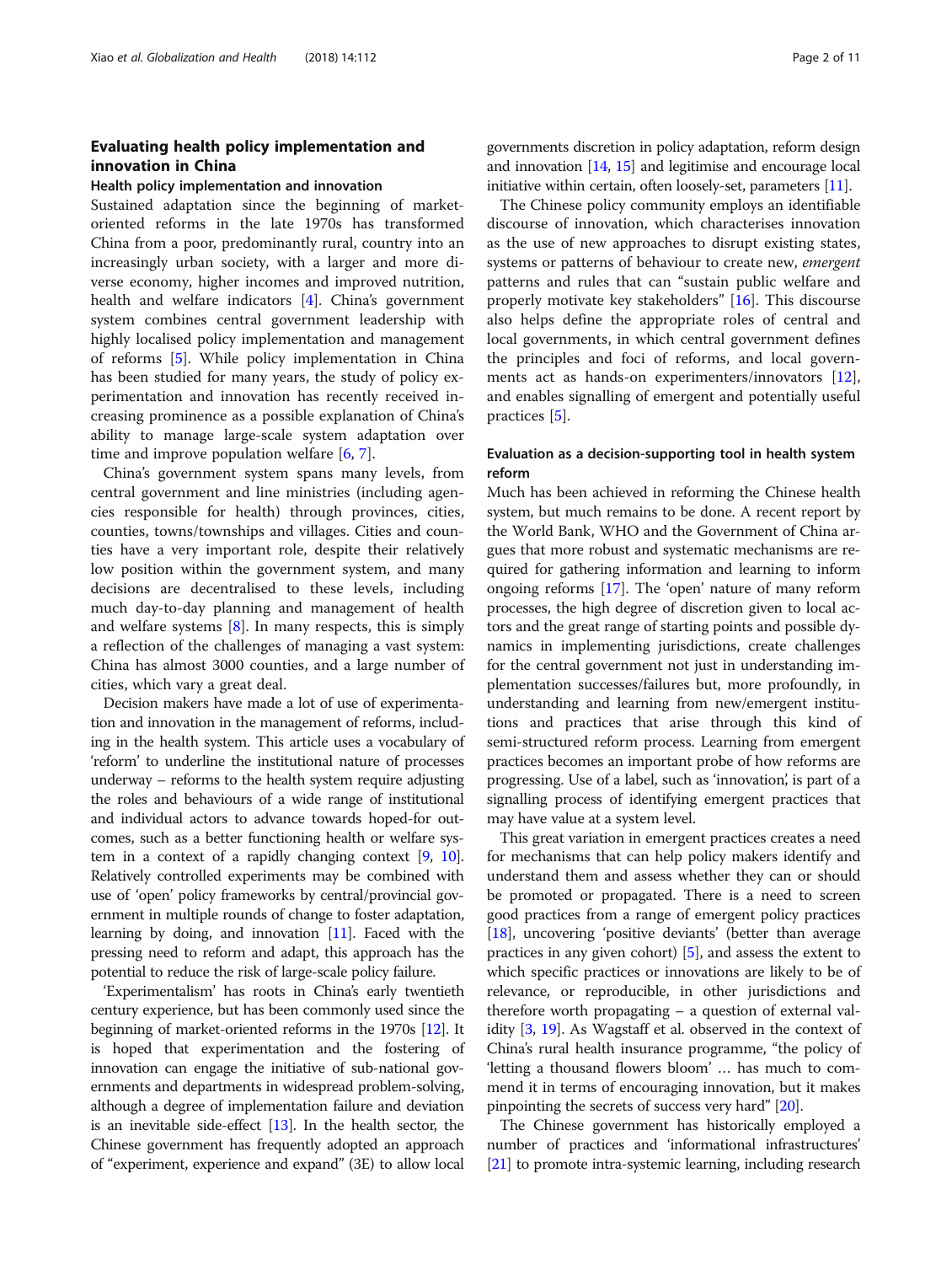institutes with a mandate to provide policy-relevant research.<sup>1</sup> The CNHDRC, formerly the National Health Economics Institute, is an example. It was established by the Ministry of Health in 1991 as a government think-tank. Its functions have evolved over time and in 2007, it set up a dedicated health policy evaluation and technology assessment unit. This has conducted a wide range of evaluations of pilot programs and policies, such as implementation of clinical pathways and payment reforms, medical pricing reforms, and the 12th Five Year Plan for Health. The CNHDRC has a mandate to inform national decisionmaking. Through ten years' experience, the CNHDRC has developed approaches to evaluation closely linked to the Chinese institutional context. The proximity of the CNHDRC to stakeholders at both central and local levels has led to an understanding of the need to build relationships with key stakeholders and to a focus on utilisation, and end users, in its research and evaluation work.

The following cases demonstrate how evaluation of new policies/reform initiatives has supported communication between multiple stakeholders, and facilitated system learning through intensified evaluator and end-user interactions. Looking retrospectively, approaches taken by the CNHDRC evaluators have resembled 'utilizationfocused evaluation' [[22](#page-10-0)]. Besides supplying hard evidence on implementation effectiveness, the CNHDRC evaluators' role has included that of facilitating learning and adaptive management approaches.

#### Case studies

This section describes two policy implementation studies carried out by the CNHDRC in which local governments had a lot of discretion and space for experimentation, to show how utilization-driven evaluative thinking was used as a change management tool. Both studies were commissioned by the central health authority with the aim of understanding progress in implementation (successes and failures) and to learn from new/emergent institutions and practices arising in jurisdictions carrying out the reforms as a guide for national policy making. The investigators framed research questions to meet decision-making needs and also worked with the intended users to visit the pilot sites, allowing them to directly observe practices, and creating a platform for ongoing interaction between the evaluators and decision makers. This approach helped to uncover problems of implementation, and foster learning and information-sharing among key stakeholders, especially between local implementers and central policy-makers.

In both cases, the evaluators used multiple methods to probe new and emerging practices and uncover the factors influencing their direction of development. This was combined with attempts to assess the effectiveness of these practices by employing quantitative methods such as cost-effectiveness analysis. Information channels and

feedback loops were formed, which helped inform subsequent stages of policy-making. The following sections profile CNHDRC's evaluations of the reform of China's rehabilitative care delivery system.

# Study of pilot work on integrated rehabilitative care delivery in 7 pilot cities Background

In 2009, the Chinese government launched radical national health system reforms aimed at establishing an integrated healthcare system providing preventive, curative and rehabilitative care. Rehabilitative care has been underdeveloped in the Chinese healthcare system for decades, with shortages of human resources and fragmented care delivery. During 2011–2013, the Ministry of Health launched experimental pilots in 46 cities aimed at improving the delivery of medical rehabilitation. It issued a guiding plan, delineating the basic principles and identifying the main elements of the reform, but it left detailed design to local governments [\[23\]](#page-10-0). The MoH commissioned the CNHDRC to conduct an evaluation to inform policy formulation and it sent a supplementary policy document to all pilot sites on evaluation requirements, with a detailed plan for monitoring and evaluation.

In consultation with decision-makers, the CNHDRC team produced guidelines for monitoring and evaluation (M&E) before the launch of the pilots. The M&E aimed to measure progress, identify problems, facilitate adjustment of the rehabilitative care system, and extract workable models, approaches and mechanisms to inform subsequent policy development and scale-up. The M&E was conducted in 2 stages. During the first stage (2011– 2012), the evaluators collected quantitative and qualitative data to review progress in each locality and visited key sites to identify issues and summarize lessons and experiences. During the second stage (2013), seven pilot cities were selected for more detailed study, including a cost-effectiveness analysis that compared pilot and control hospitals.

Only two of the seven pilots showed the anticipated impact. Since the pilot program represented 3 years' of effort by local governments and pilot hospitals in 46 cities, the central decision-makers did not want to draw hasty conclusions based on these results. They wanted to know why some pilots could demonstrate impact while most others could not. Following discussion with the decision-makers, the CNHDRC researchers shifted their focus to studying the mechanisms leading to certain outcomes in each locality, in an attempt to explain the cause of failures or successes.

The researchers drew on the approach of realist evaluation to design this study. They made use of a 'contextmechanism-outcome' (CMO) framework to develop case studies showing what works for whom in what context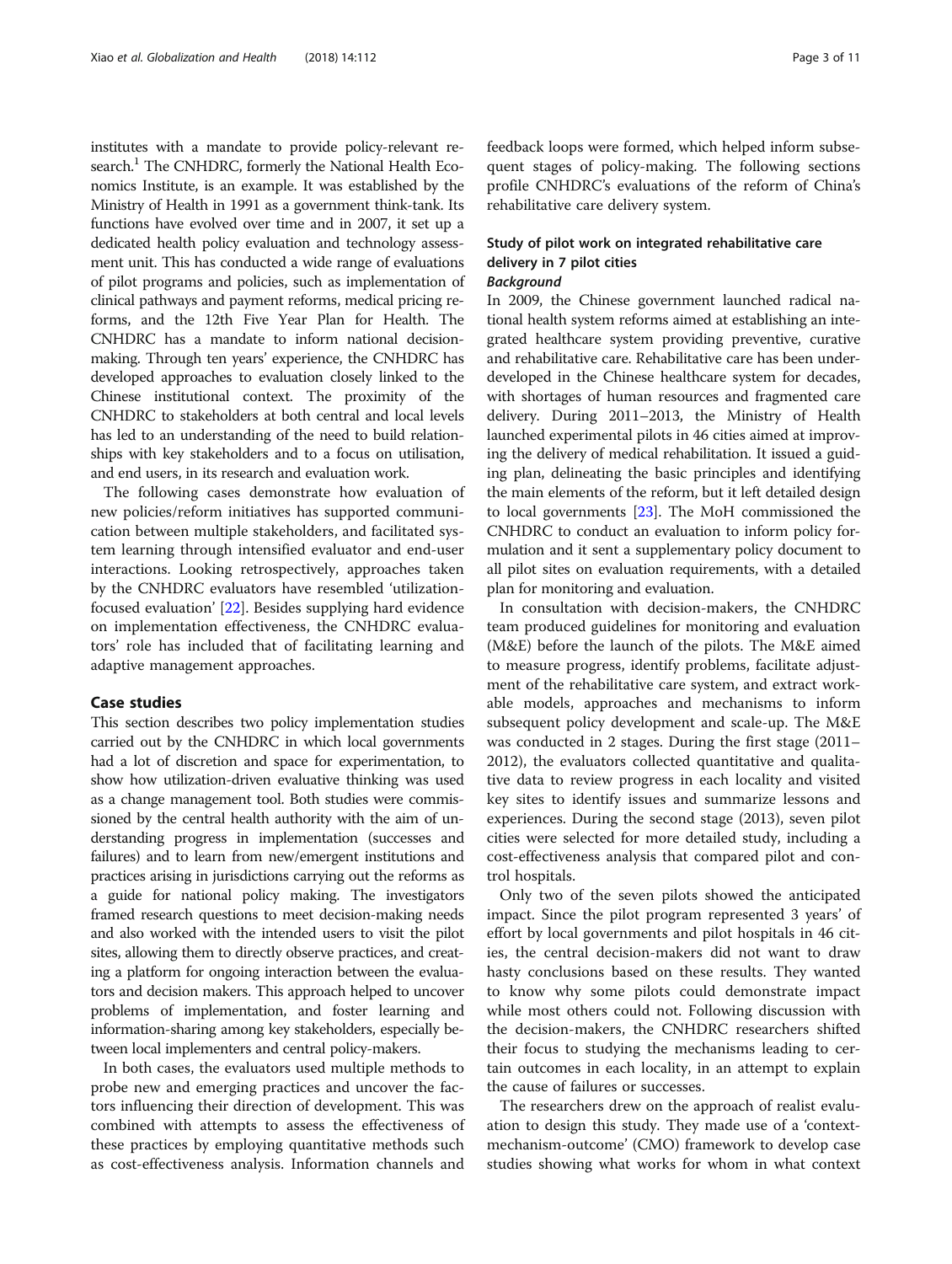[[24\]](#page-10-0). By reinterpreting the data and findings, they uncovered interesting stories about how some localities achieved the goal of the reform. Mechanisms chosen by different local reformers in specific contexts were studied and common patterns of local choices were identified to form a middle-range theory (Figure 1) for understanding the mixed results of the impact analysis.

# Different approaches to local reforms

The approach to piloting was experimental to allow local authorities space to develop innovative practices that could inform national policy. City governments showed three types of behaviour: passive incorporation of national policy requirements into local implementation plans; reflection of national policy in local implementation plans, but with tweaks to reflect the local context; and development of innovative local reforms to re-interpret or expand national policy in an attempt to meet local needs in a contextually-specific way. The evaluators were most interested in cities that took the third approach, since they were most likely to generate innovations or breakthroughs that could advance national policy making.

The approaches taken varied, due to the choices and strategies of local stakeholders (including policy-makers, program managers, and service providers) and the reactive behaviours of key stakeholders in the pilot cities (including health managers and medical staff in local health facilities). The reforms stimulated a range of reactions by key stakeholders, most notably the health care institutions. Some were passive, while others viewed the reform as a chance to secure more resources and policy support. Hospital presidents and department heads were key decision-makers, and put in place many measures to promote care synergy, expand access, and encourage utilization of care. Hospital managers commonly used economic incentives to encourage provider behaviour change. Some active reformers stood out from the rest, and contributed to further development of the reform.

Politicians and health policy-makers in localities with successful pilots tended to play a critical role by coordinating and streamlining policies concerning care planning, service delivery, pricing and payment of rehabilitative services. Without political and institutional backup, facility-level success could hardly have been replicated. Pioneering policy-makers expanded the reach of the policy by

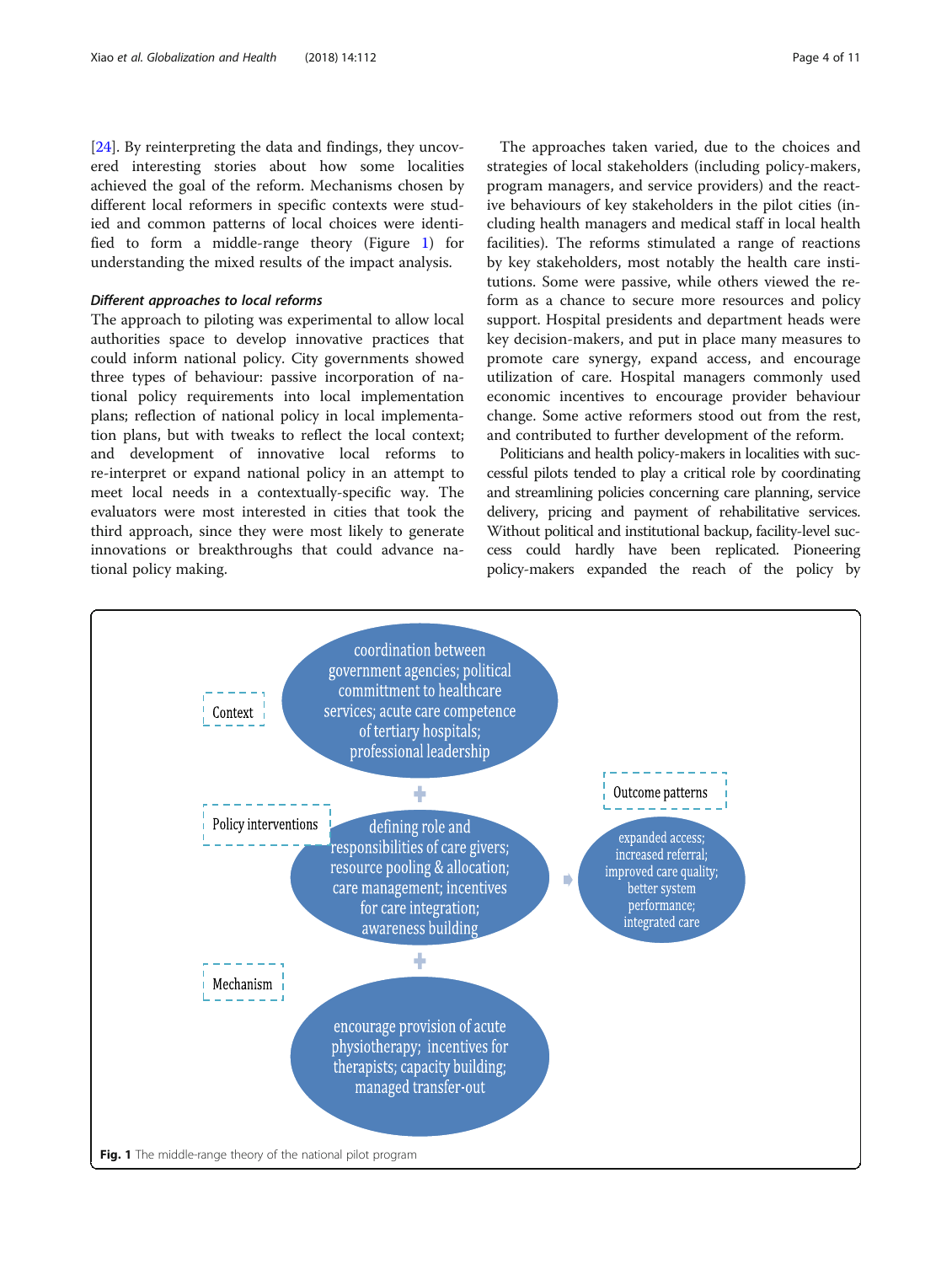exploring synergy between different policies concerning rehabilitative care. This provided a favourable context for nurturing reforms. For example, Shanghai Municipality coordinated relevant agencies, such as the Bureau of Human Resources and Social Security, and the Municipal Disabled People's Federation. A joint policy on transforming some secondary public hospitals into rehabilitative care facilities was issued, and three hospitals were transformed into specialty care facilities by the time of the CNHDRC investigation, greatly increasing overall rehabilitation capacity.

Resource pooling was also a common policy measure. Kunming, Shandong and Beijing pooled resources from the Disabled People's Federation to support delivery of medical rehabilitation. Kunming Municipality encouraged pilot hospitals and rehabilitative practices owned by the Disabled People's Federation to share practices and funding and to deliver care for both acute and long-term patients. The Bureau of Human Resources and Social Security manages funds for occupational rehabilitation care for enrolees of occupational injury insurance schemes, and usually designates hospitals or wards for its patients. However, no particular mechanism was introduced to change the benefit package of the publicly funded health insurance schemes, and huge disparities of coverage and benefits for the patients covered by occupational insurance and others remained in all pilot sites.

Against the background of ongoing public hospital reform, the pilot hospitals mostly adopted clinical pathway management, and tried to adjust care pathways by including rehabilitative care. Common institutional approaches to care integration included incentives for timely and active acute rehabilitative care, and managed discharge of patients. Huashan Hospital in Shanghai sent therapists to work in neurology and orthopaedics wards to promote bedside physical therapy, which shortened the average length of stay (ALOS) in these wards. Hospitals in Kunming, Harbin and Zibo closely managed discharge of patients, to ensure continuous care.

Some innovations, aimed at addressing particular challenges, stood out. In order to improve utilization of rehabilitative care, township health centres in Zibo city used acupuncture and TCM medicines as part of rehabilitative care pathway for stroke patients. In Liushui Township Health Centre of Zibo, informed consent was obtained from patients who refused to undertake rehabilitative care to ensure they were aware of the risks of giving up important rehabilitative care. Such innovative measures were usually taken under the leadership of strong policy-makers or care managers.

### Factors contributing to different outcomes

The researchers undertook a preliminary mapping of contexts, mechanisms and outcomes [\[17](#page-9-0)] to describe

reforms underway in each pilot city. Table [1](#page-5-0) summarises the findings on several successful and unsuccessful pilots. This allowed the evaluators to summarise common mechanisms and emergent practices, to *probe* [\[25](#page-10-0)] the operation of national policy in the actual institutional contexts encountered in the pilot cities, and then provide feedback on the operation of policy in the field to national policy makers.

Many novel local practices were assessed during field visits by the research team, and comments and recommendations were fed back to local decision-makers. Field visits carried out by the research team usually included central health policy-makers, health policy or management experts, and clinical experts, providing a solid basis for conducting rapid assessments. Focus group discussions with local stakeholders were used as an informal platform for discussing problems and potential solutions, and opened up a space for information sharing and learning. In many cases, this helped build consensus among different actors, promoted a common assessment of new practices, and dissemination of local innovations. In some cases, new and innovative practices received positive feedback and were fed into further decision-making. For instance, after the first phase of piloting, Shanghai issued a policy to turn several secondary public hospitals into rehabilitative hospitals to strengthen rehabilitative care capacity, and this novel reform has continued to be built on in the care integration reform in Shanghai, following which some underperforming public secondary hospitals have been transformed into rehabilitative hospitals to strengthen their rehabilitative and long-term care capacity.

Based on a comparison of the strategies and measures adopted by key agents in different localities under the middle-range theory of the pilot, the researchers formed policy recommendations for further development of the national pilot program. Political commitment, crossgovernmental cooperation, acute rehabilitation competency in tertiary hospitals, and professional leadership were identified as key contextual factors for successful implementation. Defining roles and responsibilities of different care givers, effective resource pooling and allocation, incentives for care coordination and integration were common effective policy interventions used by the pilots and the potential for scaling up was discussed. The report stimulated further discussions between the MoH and other ministries regarding rehabilitative care, and the end of 2016 saw issuance of a joint policy by the MoH and Ministry of Human Resource and Social Security, under which more rehabilitative care was included in the national benefit package to provide financial incentives for care coordination and integration, and some core recommendations of the report were referenced.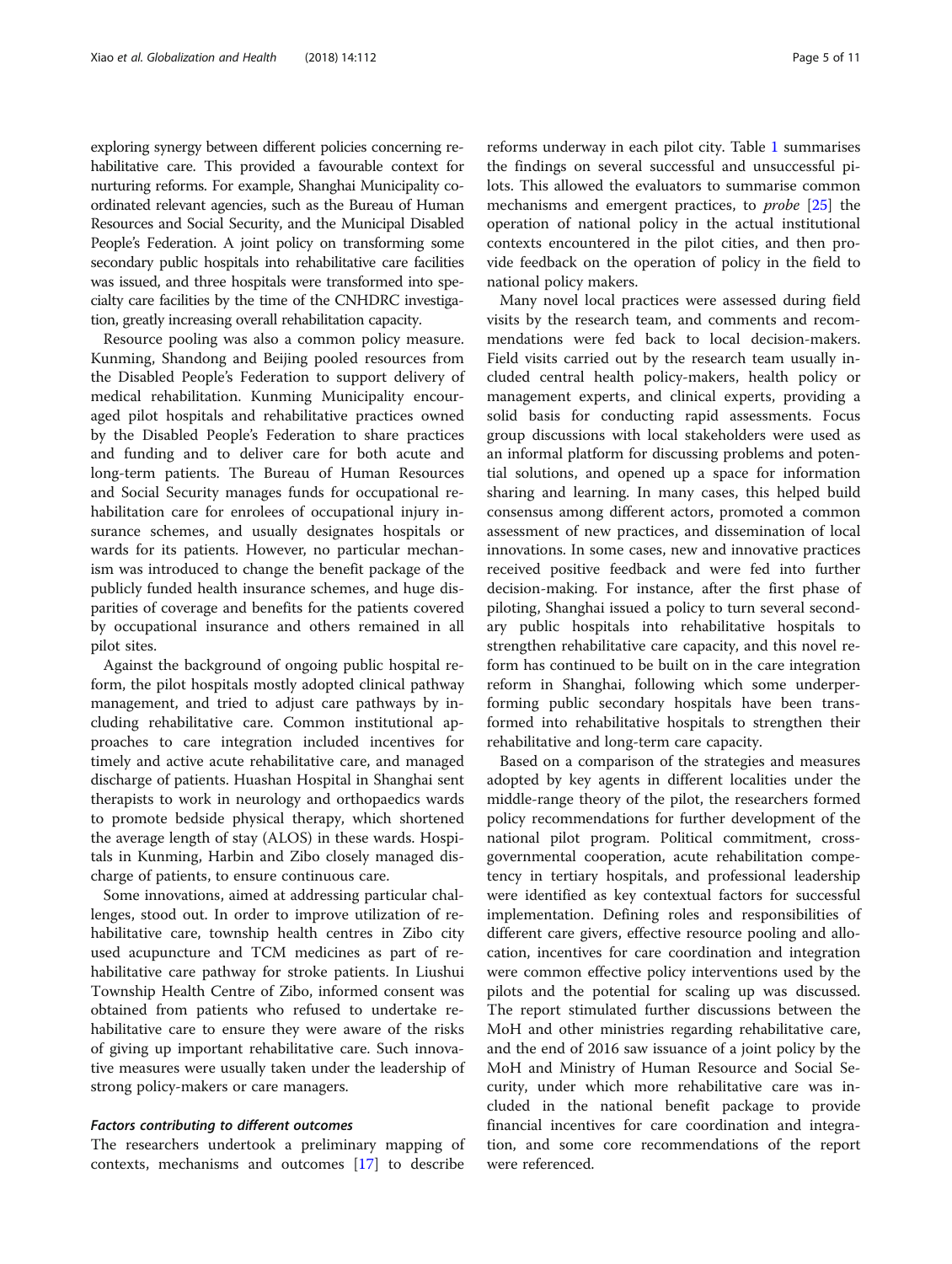# <span id="page-5-0"></span>Table 1 Outstanding CMOs in the 7 pilot cities

|              | ennes in the pilet electro                                                                                                                                                                                                   |                                                                                                                                                                                                                                                                                                                                                                                                                                                                                                                                                                                                                                                                                                                       |
|--------------|------------------------------------------------------------------------------------------------------------------------------------------------------------------------------------------------------------------------------|-----------------------------------------------------------------------------------------------------------------------------------------------------------------------------------------------------------------------------------------------------------------------------------------------------------------------------------------------------------------------------------------------------------------------------------------------------------------------------------------------------------------------------------------------------------------------------------------------------------------------------------------------------------------------------------------------------------------------|
| Pilot Cities | Main policy interventions                                                                                                                                                                                                    | Contexts + Mechanisms + Outcome patterns                                                                                                                                                                                                                                                                                                                                                                                                                                                                                                                                                                                                                                                                              |
| Beijing      | Pilots covering all city districts; defining role and<br>responsibilities of care givers; resources pooling; encouraging<br>public-private partnership (PPP); incentivizing timely and<br>continuous care.                   | - C: previous trials on rehabilitation care delivery; strong political<br>and professional commitment; strong financing capacity; public<br>tertiary hospitals packed with patients; limited acute rehabilitative<br>competence in tertiary public hospitals.<br>- M: promoting bedside acute rehabilitation; commissioning care<br>from competent private rehabilitative hospitals; capacity-building<br>on long-term rehabilitation; managed transfer-out.<br>-O: improved accessibility and effectiveness, proved cost-effectiveness;                                                                                                                                                                              |
| Shanghai     | Pilots in 2 city districts; defining role and responsibilities of<br>care givers; increasing rehabilitation resources and input; care<br>coordination.                                                                       | -C: political commitment; good cooperation between government<br>agencies; public tertiary hospitals packed with patients; strong acute<br>rehabilitative competence in tertiary hospitals; inadequate rehabilitation<br>resources.<br>- M: competent tertiary hospitals taking lead in building service<br>network; encouraging training and staff exchanging to build up<br>post-acute rehabilitation capacity in secondary and primary care;<br>rehabilitative resource planning; financial incentives for therapists;<br>managed transfer-out.<br>- O: improved accessibility, affordability and effectiveness, no<br>evidence for cost-effectiveness.                                                            |
| Harbin       | Initial pilots in the major teaching tertiary hospital and its<br>hospital alliances; defining role and responsibilities of care<br>givers; optimizing resources allocation; incentivizing care<br>integration and referral. | - C: good cooperation between the municipal health authority and<br>disabled people's federation; attention to regional rehabilitative<br>capacity planning; strong acute rehabilitative competence in<br>tertiary hospitals.<br>- M: contract-based cooperation of rehabilitation care providers;<br>encouraging training and staff exchanging to build up post-acute<br>rehabilitation capacity in secondary and primary care; incentivizing<br>therapists in the tertiary hospital for providing care in secondary<br>and primary care facilities; managed transfer-out.<br>-O: improved accessibility and effectiveness; proved cost-effectiveness.                                                               |
| Zibo         | Pilots in all health facilities; defining role and responsibilities<br>of care givers; leadership development; resource pooling;<br>stress on use of TCM; public awareness building;                                         | -C: strong political commitment; multi-agency cooperation; development<br>of traditional Chinese medicine; payment-based referral incentives.<br>-M: clinical protocol and guidance development; intensifying<br>capacity building on post-acute rehabilitation care; financial<br>incentives for therapists; managed transfer-out.<br>-O: improved accessibility and effectiveness, no evidence of cost-<br>effectiveness.                                                                                                                                                                                                                                                                                           |
| Changsha     | Initial pilot selected hospital; defining role and responsibilities<br>of care givers; encouraging PPP; increasing service provision<br>by private sector; resource pooling.                                                 | -C: strong medical rehabilitative capacity; political commitment in<br>developing public-private partnership; acute rehabilitative competence<br>in tertiary public hospitals; well-developed private sector.<br>-M: pooled resources for developing a private tertiary rehabilitation<br>center; contract-based cooperation of rehabilitation care providers;<br>managed transfer-out.<br>-O: improved accessibility of rehabilitation, but no evidence for<br>cost-effectiveness.                                                                                                                                                                                                                                   |
| Kunmina      | Initial pilot in a care alliance set up by the largest teaching<br>hospital; defining role and responsibilities of care givers;<br>resource pooling.                                                                         | -C: Pre-existing collaboration between the Provincial Disabled<br>People's Federation, the Medical Rehabilitation Association and the<br>pilot teaching hospital; strong clinical leadership; incentivizing<br>therapists for providing timely acute care and supporting long-term<br>care in community health centers; acute rehabilitative competence<br>in tertiary public hospitals.<br>-M: incentivizing therapists for providing timely acute care; contract-<br>based care coordination and integration; efficient performance<br>management; stress on pathway-based management and quality<br>improvement; managed transfer-out.<br>-O: Improved accessibility and effectiveness; proved cost-effectiveness. |
| Urumqi       | Initial pilots in competent health facilities; defining role and<br>responsibilities of care givers.                                                                                                                         | -C: Strong professional commitment; inadequate financing and<br>payment policy support; strong care coordination capacity of the<br>pilot hospitals; acute rehabilitative competence in tertiary public<br>hospitals.<br>-M: care alliance initiated by the pilot teaching hospital; financial<br>incentives for bedside acute rehabilitative care; technical support for<br>facilities providing post-acute rehabilitative care.<br>-O: improved accessibility; no evidence for cost-effectiveness.                                                                                                                                                                                                                  |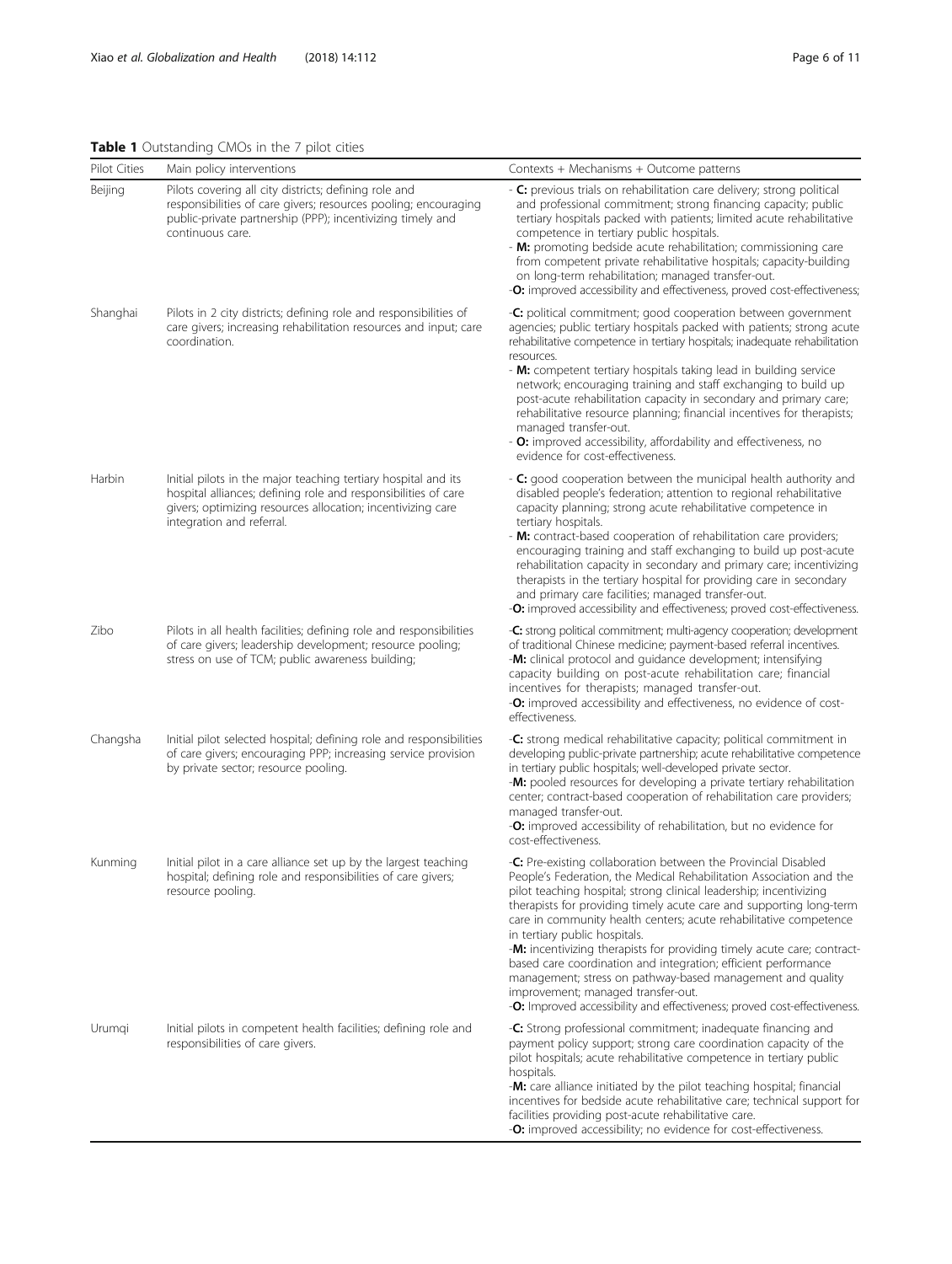# Evaluation of the merger of maternal and child health and family planning services

# Background

In early 2013 the Ministry of Health and the Population and Family Planning Commission were merged to create the National Health and Family Planning Commission (NHFPC). The policy on merging the two ministries was issued at the end of 2013 and by the end of 2014, 31 provinces/municipalities had completed this administrative reform at provincial level, and 17 provinces had initiated the merger of maternal and child health (MCH) and family planning facilities at city, county, and township levels. The CNHDRC was first commissioned by the Department of Health Planning and Information of the MoH, with support from UNICEF, to evaluate the merger of MCH and family planning facilities in three western provinces prior to the formal administrative reform in 2013. They produced a two page briefing for the MoH, which identified a number of potential problems, such as the possible mishandling of public property and the weakening of MCH or family planning service delivery capacity at county, township and village levels. Two ministers made comments on the briefing and requested that the Department of Maternal and Child Health organize follow-up studies on the reform.

The CNHDRC was asked to conduct a rapid assessment of progress in implementing the merger. Central policy-makers expected to see the emergence of a range of innovative practices. The merger policy evaluation had a strong utilization focus. The policy-makers wanted to follow the initial reaction and immediate results of local reforms through a more objective lens they called evaluation.

### Study design

The merger was an entirely new initiative, and central policy provided only a general framework for local implementation. Local governments were expected to design operational plans incorporating implementation requirements, and most provincial governments conducted their own pilots before developing provincial implementation plans. There was a widespread need for learning, and the evaluation was designed as a channel for learning and sharing information. A case study design was chosen to generate knowledge about the local reform processes [\[26\]](#page-10-0) and four rural counties from different regions were selected as typical cases. Administrative and institutional data were collected and focus group discussions with representatives of provincial, municipal and county health and family planning authorities were scheduled, as were semi-structured interviews with managers and staff working in county-level MCH and family planning facilities. The field visits were structured to enable the evaluators to collect information on emergent policy innovations, identify problems and deviations from central policy, and help local stakeholders reach consensus on key issues involved in the merger. Other relevant government agencies were also invited to participate in the provincial and county meetings, to collect their views of, and attitudes towards, the reform. The deputy county mayor in charge of health and family planning issues in each county was invited to preside at the county-level meeting.

The NHFPC arranged for four policy experts to participate in the field visits. These experts were local decision-makers with a lot of experience of working on health and family planning issues. One had participated in the design of the current reform. The aim of involving these policy insiders was to sensitize the evaluation to local contexts, filter information and innovations, and make findings more useful for their primary intended users —central decision-makers.

Given the early stage of the reform, many policymakers at county, city and provincial levels hoped to learn from the rapid assessment by the independent evaluators. The team visiting the counties was usually joined by one or two provincial or municipal officials, who hoped to gain a deeper understanding of changes taking place at the local level and to get feedback on these changes from national experts. Deputy county mayors often attended focus group discussions of county policy-makers to present their views and concerns, and ask for more financial and policy support from provincial and national governments. The involvement of these secondary users of the evaluation findings pushed the field visits to become more utilization-driven, with a clear focus on learning.

#### Local adaptation and feedback to policy-making process

The analysis of routine institutional data revealed little about the initial results of implementation. However, interviews and focus group discussions were information-rich and insightful. The four counties showed varying degrees of progress with the reform. A range of non-linear, self-organizing and emergent behaviors of local agents were found.

Policy makers in the different localities carried out the reform in different ways. In places that had completed the administrative merger between the health bureau and the family planning commission, health policy makers tended to focus on the merger of MCH and family planning facilities, and were active in implementing the reform. In localities where the administrative merger had not been completed, health bureaus were mostly inactive in implementing facility-level reform. County governments and government agencies reacted differently to the reform, and some county governments twisted the policy to meet their own ends. For example, one county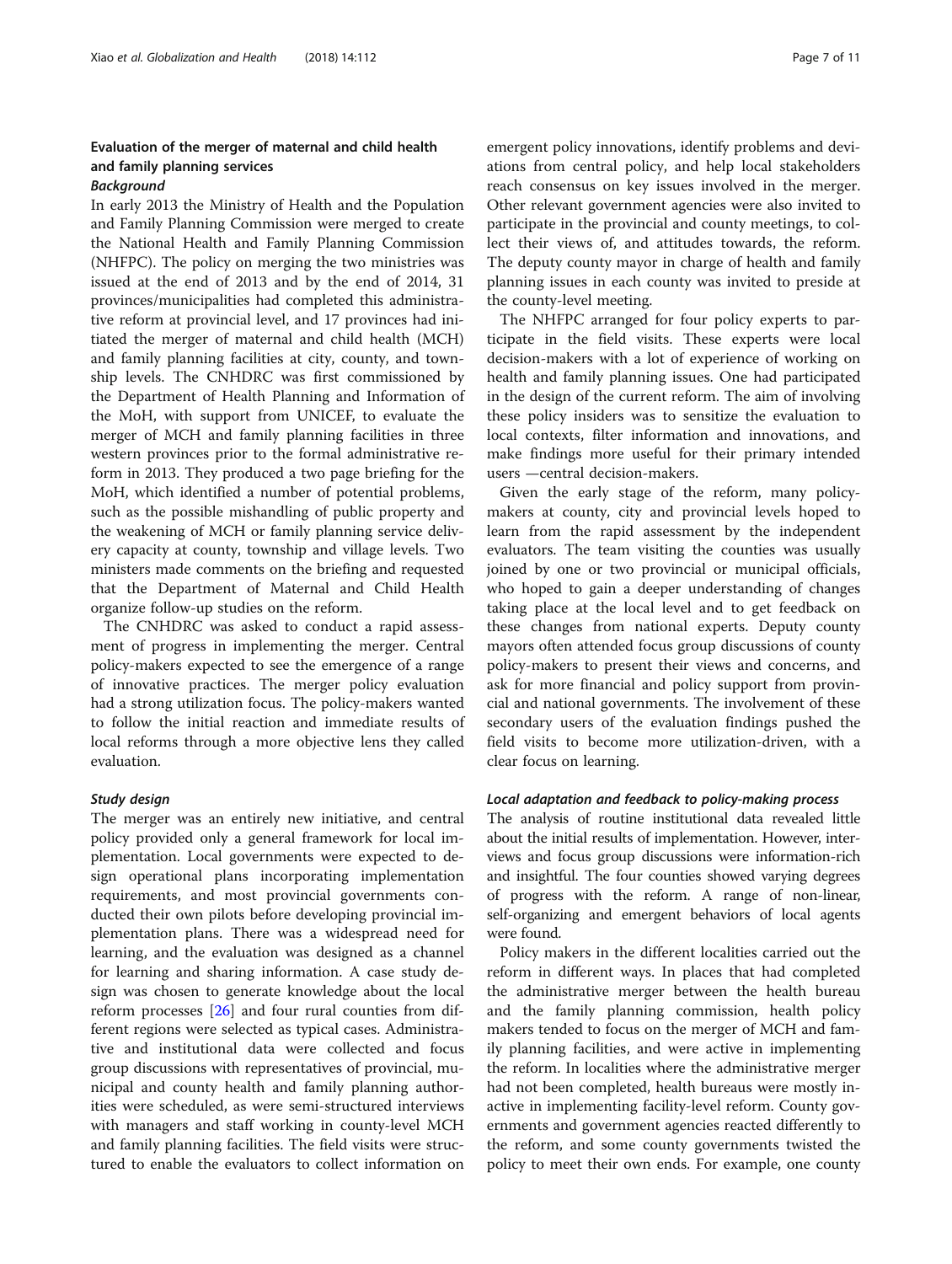government used the reform as an opportunity to build a women and children's hospital. This created resistance amongst staff of the county MCH Centre, whose benefits would be adversely affected if they were required to transfer to the new hospital. These staff, with encouragement from the county health bureau, complained openly and sent a signed petition to the CNHDRC researchers. After consultation with the policy experts and central health decision-makers, the researchers treated this case as a mishandling of institutional merger and reported the unintended consequences and flagged these illegitimate practices.

The report to the NHFPC noted that actors engaged in the reforms interpreted central policy differently and had varying responses to it. The evaluators found that the trajectories of the same reform in different localities were non-linear, and that they showed self-organizing and emergent behaviours by multiple agents as well as feedback loops. The ways that individual agents or institutions reacted to the reform could change its course in a given locality. Earlier reforms and local contexts were not uniform in the pilot counties, and had a large impact on how the reforms progressed, and the outcomes of the reform, in each locality. Through their role in assessing progress, the team helped to facilitate communication between policy-makers at various levels by explaining subtleties of policy to local officials and rapidly reporting local innovative approaches. In their field trips, the meetings with key reform stakeholders (such as decision-makers, policy implementers, service suppliers, etc.) at local and provincial levels played unique roles in facilitating this kind of communication. Novel and emerging practices were usually rapidly screened by the evaluators and reported either formally in their field trip reports or informally through meetings with central policy-makers. In the second case, the central government dispatched a number of individuals close to the policy process to join the evaluators, to help them rapidly arbitrate over illegitimate practices and legitimate policy innovations. In the first case, the evaluators were engaged in designing and delivering the policy experiment, to get a deep and accurate understanding of the trial and expected outcomes.

In some cases, the evaluation team was able to deliver key policy messages to localities on behalf of central decision-makers, and thereby encourage a number of good and innovative practices, and discourage illegitimate and negative practices. In some cases, the policy experts on the team were able to propose potential solutions to some problems encountered in the localities, while the presence of the evaluation team also allowed messages from the localities to be transmitted to provincial and central policy-makers. This two-way information flow contributed to mutual learning between policy implementers and designers, and helped health reformers in central and provincial government to navigate the complexity of this reform.

# The role of evaluation in screening for innovative practices and guiding reform

In the two cases, central government used open or semi-open policy frameworks to provide space for sub-national governments, and implementers designed and implemented local plans which both conformed to the principles for reform set by central authorities and spoke to complex local conditions. This 'one size does not fit all' [[27\]](#page-10-0) approach creates dynamic processes. Chinese reforms are frequently hurried, and pilot localities are given limited time to effect change. In such a situation, evaluation of policy implementation usually has a strong utilization focus. A research team trusted by the government, such as CNHDRC researchers, can form a working relationship with the intended users. This kind of early-stage evaluation of new reforms in a complex system can provide a 'probe' for local practices, increasing understanding of system dynamics as revealed by the reform process, and evaluators can screen for emergent innovations, both "good" and "bad". It is important to pick up deleterious outcomes early to avoid big deviations from the intended direction of development. Narratives that can clearly tell local reform stories, and make links between context, emergent mechanisms, and (where possible) outcomes, are persuasive tools in guiding reforms. The final output of the second commission was a two-page report on key findings and policy recommendations.

The participation of 'policy experts' in the evaluation meant that the evaluation team also disseminated information on the core principles of policy and provided guidance to local level implementation. This, in turn, generated feedback from local implementers, which could be fed back to central decision-makers. In some cases, this informed subsequent rounds of policy making or led central authorities to introduce additional regulations. In this way, the evaluation process created a platform for learning and exchange of information between different agents or parts of the policy system. This approach served as a support to local and central reformers charged with managing change under conditions of great complexity, and helped reduce the risk of making major policy mistakes.

While such an approach helps support the management of change at scale in a rapidly changing environment, and is relatively quick and easy to conduct, it has several prerequisites. Firstly, the pilot program or policy is undergoing evolution and development, which means that there is no predefined model or best practice to copy, therefore, the purpose of initial evaluation is to rapidly screen for emerging successful practices or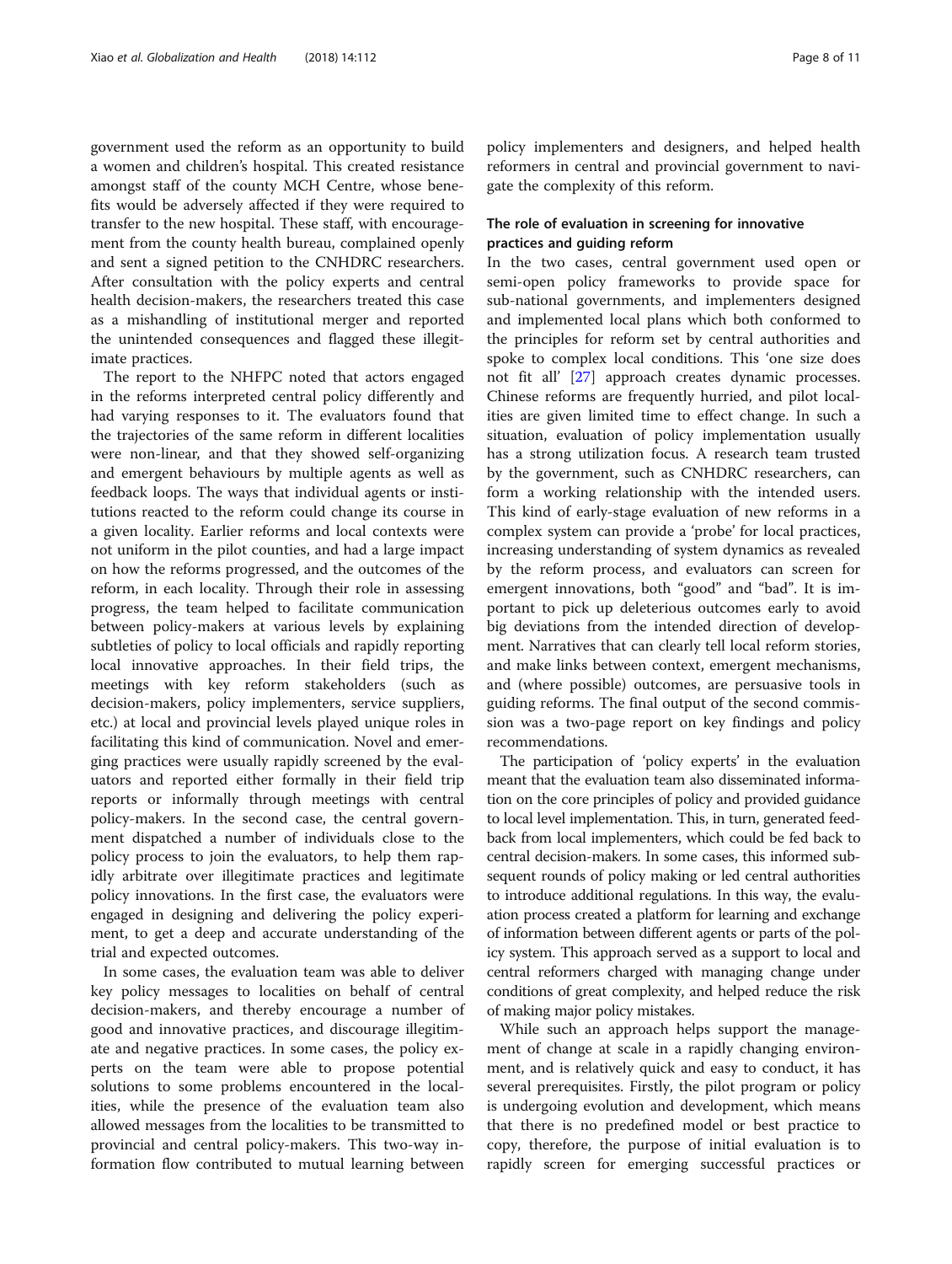promising innovations, to support continuous learning and improvement of the local trials, and to feed back to program and policy development.

Secondly, evaluators must be trusted by policy-makers. As shown in the two cases, the presence of policy experts in the evaluation team increased the team's credibility and helped facilitate dialogue between decision-makers at various levels. In the Chinese case, distinct and institutionally-specific cultures of credibility/legitimacy help underpin effective evaluation and learning. These are not solely related to technical competence in evaluation methods, but also to situatedness and contextual understanding, which we have argued to be of importance in understanding change in complex systems [[27\]](#page-10-0). To an extent, the role of evaluators is not confined to that of impartial and disinterested scientists. Rather, they are actively involved in steering local reform efforts.

A third prerequisite is adequate representation of different stakeholders and systemic interests in the evaluation process. In the case of the reforms discussed here, it was important that focus group discussions with local policy-makers be arranged so as to include the main policy making agencies, including local government, health bureaus as and other government agencies with a stake in the reform, as well as other institutions affected by the reform, including health managers, medical staff and so on. Only in this way could the range of interests affected by, and impinging on, the reform be represented, and key responses to the policy be understood and reflected to the designers of the reforms.

# Conclusions

The paper has argued for the importance of a utilization-focused approach to evaluation in China's management of experimental reform processes. The policy system in China is characterised by high levels of discretion on the part of implementing units (sub-national governments, local health bureaus, hospitals, and the like) which are on the front line of management of many health reforms. As demonstrated by the two cases, close evaluator-user interaction plays an important role in quickly screening effective local practices, engaging various stakeholders, and enabling iterative systemic learning. We argue that this is one part of 'managing for emergence' in complex systems, and has the potential for exploring ways to ensuring external validity. The case studies show changing demand from national policy makers, and how the Chinese research institutes and researchers are experimenting with new approaches in the evaluation of complex reforms, while building on indigenous assessment repertoires made use of by the Chinese state.

Many evaluation approaches focus on making claims about the internal validity of a given intervention, asking how sure we can be that a given action or input led to a given result. However, for managing rapid change in a complex context, Chinese decision-makers seem to be more interested in engaging researchers/evaluators at an early stage of implementation to feed into the policymaking cycle as demonstrated in case 2, or understand common patterns of local reforms and narratives behind success or failures as in case 1. We have argued that such a utilization-focused approach can expand the scope for learning through evaluation in complex systems, where the aim is to foster desirable emergent states. Assessing novel policies and practices and their potential systemic usefulness requires making claims for external validity – where contextual factors differ in many (and often unknowable) ways, how can we make claims regarding the replicability or systemic usefulness of novel practices we observe? How should we arbitrate over the distinction between innovations that deserve to be encouraged or promoted, and unhelpful or illegitimate practices that should be discouraged?

While by no means all reforms receive this degree of attention from policy-makers and evaluators, and while approaches discussed in this paper are a work in progress and need more careful study, this paper has shown how Chinese decision makers' cultures of decision-making have led to the use of evaluation as a way to support the management of reforms in rapidly changing and complex contexts. The paper has shown how Chinese researchers are experimenting with new approaches to policy studies, attempting to better link contexts and outcomes, and how rich reform narratives, including assessments of innovative mechanisms and explanations of failures, are becoming important parts of the Chinese repertoire in attempting to systematise learning from pilot reforms. Such approaches are gaining ground in health policy research and evaluation, though more careful studies are needed to examine their linkages with existing evaluation approaches such as realist evaluation or utilization-focused evaluation.

The cases discussed here show evaluations that were designed at the outset of national pilot programmes and indicate a degree of institutionalisation of evaluation and learning in the reform/piloting process. Strong government backing helped increase the legitimacy of the evaluation process and build trust. By including 'policy experts' in the evaluation process, the central health and family planning authority created a trusted probe to help channel information they needed, creating feedback loops and new flows of information, and helping build systemic reflexivity. A willingness on the part of government to accept and use evaluation findings reflects a culture of decision making that, at least in part, accepts imperfect outcomes and attempts to learn from limited inferences to make rapid decisions.

As China's reforms continue, and as the demands of government change, we can expect to see increasing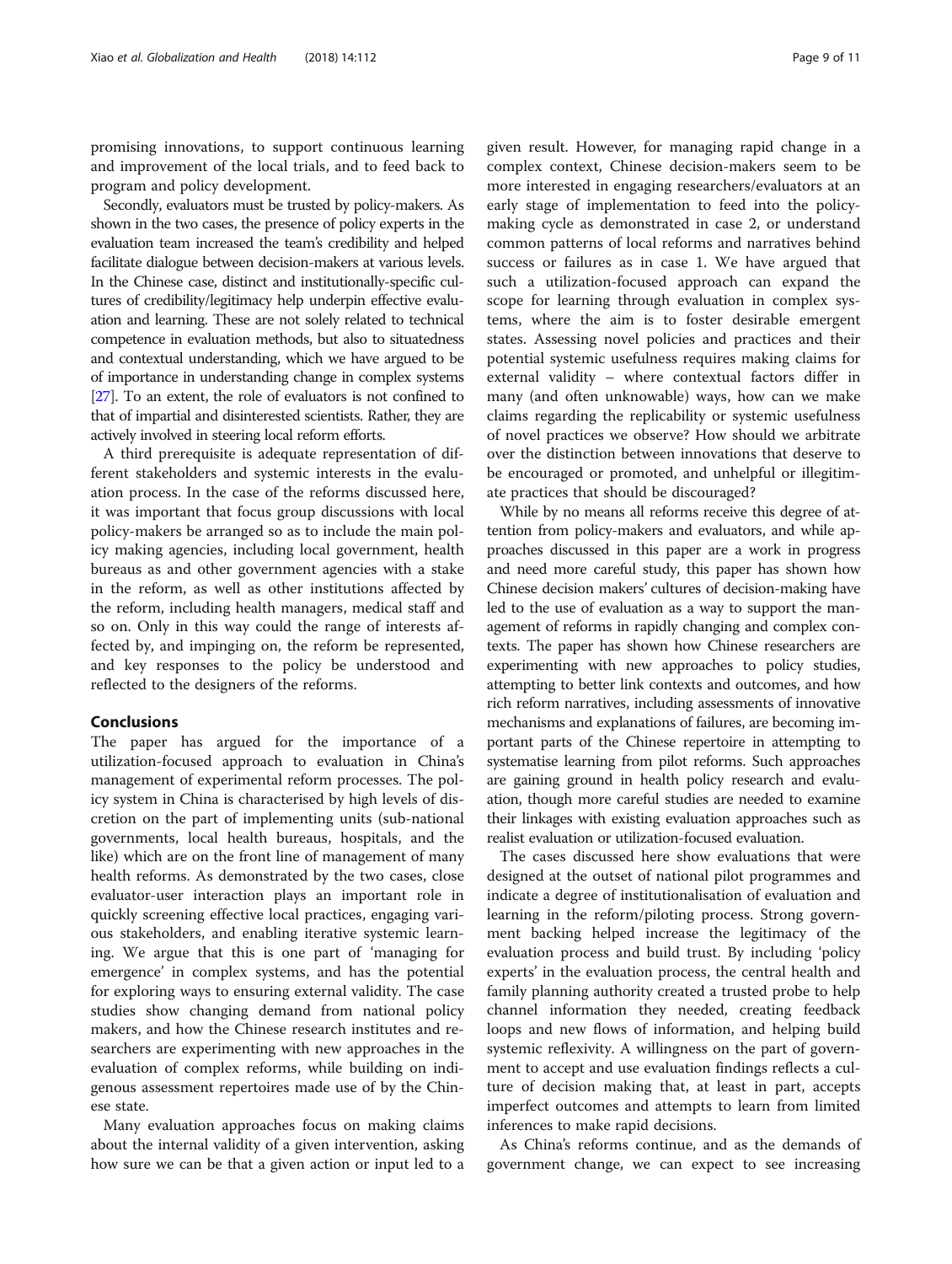<span id="page-9-0"></span>investment in the evaluation of complex reforms. This will require increases in the capacity of a broad range of institutions to provide support to government, in health and in other domains of social (and other) policy. This is creating new institutional linkages and networks of research institutes, and is likely to create space for methodological innovation. Globally, the importance of managing reforms under conditions of complexity is becoming better understood, including in global health. Practices such as those described in this paper are attempts to deal with this. New approaches with a strong utilization focus and realist perspective may have potential for bridging knowledge gaps in managing rapid changes in complexity.

#### **Endnotes**

<sup>1</sup>Examples include use of meetings, media, and policy briefings to disseminate practices judged to be good and encourage mutual learning [19], rotation/secondments of government officials [20], and field visits by central officials to inspect policy implementation on the ground.

#### Abbreviations

CMO: Context-mechanism-outcome; CNHDRC: China National Health Development Research Center; MCH: Maternal and child health; MoH: Ministry of Health; NHFPC: National Health and Family Planning Commission; TCM: Traditional Chinese medicine; UNICEF: United Nations Children's Fund

#### Acknowledgements

The article benefited from work with Kun Zhao in China National Health Development Research Center.

#### Funding

Financial support for writing this article was provided by the CNHDRC ([http://www.nhei.cn/nhei\\_en/center\\_en/web/index.jsp](http://www.nhei.cn/nhei_en/center_en/web/index.jsp) the Future Health Systems Consortium [\(http://www.futurehealthsystems.org](http://www.futurehealthsystems.org)), funded by UK Aid from the UK Government and ESRC grant ES/N00759X/1.

#### Availability of data and materials

Data sharing is not applicable to this article as no datasets were generated or analysed during the current study.

#### Authors' contributions

YX undertook and wrote up the case studies and produced a first draft of the paper after discussion with LH and GB. LH and GB contributed to subsequent drafts and YX produced a final draft. All authors read and approved the final manuscript.

#### Authors' information

Research Associate, Team Leader of Health Policy Evaluation Program, China National Health Development Research Center.

#### Ethics approval and consent to participate

Not applicable.

#### Consent for publication

Not applicable.

#### Competing interests

The authors declare that they have no competing interests.

### Publisher's Note

Springer Nature remains neutral with regard to jurisdictional claims in published maps and institutional affiliations.

#### Author details

<sup>1</sup>China National Health Development Research Institute, No. 38, Xueyuan Rd. Haidian District, Beijing 100089, China. <sup>2</sup>Institute of Development Studies, Library Road, Brighton BN1 9RE, UK.

### Received: 7 August 2018 Accepted: 30 October 2018 Published online: 20 November 2018

#### References

- 1. Marchal B. S. V. Belle, V. D. Brouwere et al. Complexity in Health: Consequences for research & evaluation. FEMHealth discussion paper. [www.](http://www.abdn.ac.uk/femhealth) [abdn.ac.uk/femhealth](http://www.abdn.ac.uk/femhealth). 2014.
- 2. Snowdon A. Strengthening health systems through innovation lessons learned. Ivey Centre for Health Innovation, University of Western Ontario: [S. l.]; 2011.
- 3. Rodrik D. The new development economics: we shall experiment, but how shall we learn? Faculty Research Working Papers Series. Harvard University; 2008.
- 4. Ji, Zhengju. Ten experiences of successful reforms and continuous development of the P. R. China. People's Daily. [http://politics.people.com.cn/](http://politics.people.com.cn/n1/2017/1124/c1001-29666765.html) [n1/2017/1124/c1001-29666765.html](http://politics.people.com.cn/n1/2017/1124/c1001-29666765.html). Nov. 24, 2017.
- 5. Husain L. Logics of government innovation and reform management in China. STEPS Centre working paper, no. 85. STEPS Centre: Brighton; 2015. Available from: [http://steps-centre.org/publication/logics-of-government](http://steps-centre.org/publication/logics-of-government-innovation-and-reform-management-in-china/?referralDomain=working-paper)[innovation-and-reform-management-in-china/?referralDomain=working](http://steps-centre.org/publication/logics-of-government-innovation-and-reform-management-in-china/?referralDomain=working-paper)[paper](http://steps-centre.org/publication/logics-of-government-innovation-and-reform-management-in-china/?referralDomain=working-paper)
- 6. Heilmann S. Policy experimentation in China's economic rise. Stud Comp Int Dev. 2015;43(1):1–26.
- 7. Ang YY. How China escaped the poverty trap. Ithaca: Cornell University Press; 2016.
- 8. Carrillo B, Duckett J. China's changing welfare mix: local perspectives. London: Routledge; 2011.
- 9. Meessen B, Bloom G. Economic transition, institutional changes and the health system: some lessons from rural China. J Econ Policy Reform. 2007; 10(3):209–31.
- 10. Bloom G, Wolcott S. Building institutions for health and health Systems in Contexts of rapid change. Soc Sci Med. 2013;96:216–22.
- 11. Husain L. Policy experimentation and innovation and China's management of complex health reforms. Glob Health. 2017;13:54.
- 12. Heilmann S. From local experiments to national policy: the origins of China's distinctive policy process. China J. 2008;59:1–30.
- 13. Chung JH. Central control and local discretion in China. Oxford; New York: Oxford University Press; 2000.
- 14. Xiao Y. Food safety regulation in the context of rapid change: The case of melamine contamination of milk in China. IDS Master thesis, MA 2009-2010. Science Society and Development.
- 15. Xiao Y, Zhao K, Bishai DM, Peters DH. Essential drugs policy in three rural counties in China: what does a complexity Lens add? Soc Sci Med. 2013;93: 220–8.
- 16. Commentary on health reforms: Innovations called for deepening the health reforms. China Reform Newspaper. May 8, 2012. [http://www.china.](http://www.china.com.cn/fangtan/zgsyg/2012-05/08/content_25332539.htm) [com.cn/fangtan/zgsyg/2012-05/08/content\\_25332539.htm](http://www.china.com.cn/fangtan/zgsyg/2012-05/08/content_25332539.htm). Accessed at China Talk on September 14, 2017.
- 17. World Bank Group, World Health Organization, Ministry of Finance, National Health and Family Planning Commission, Ministry of Human Resources and Social Security, The People's Republic of China (2016). Deepening Health Reform In China: Building High-Quality And Value-Based Service Delivery.
- 18. Moore A, McQuay H. Bandolier's Little Book of Making Sense of the Medical Evidence. Oxford England: Oxford University press; 2006.
- 19. Craig P, Dieppe P, Macintyre S, Michie S, Nazareth I, Petticrew M. Developing and evaluating complex interventions: new guidance. UK: Medical Research Council; 2008.
- 20. Wagstaff A, Lindelow M, et al. Extending health insurance to the rural population: an impact evaluation of China's new cooperative medical scheme. J Health Econ. 2009;28(1–19).
- 21. McCann E. Points of reference: knowledge of elsewhere in the politics of urban drug policy. In: McCann EJ, Ward K, editors. Assembling urbanism: